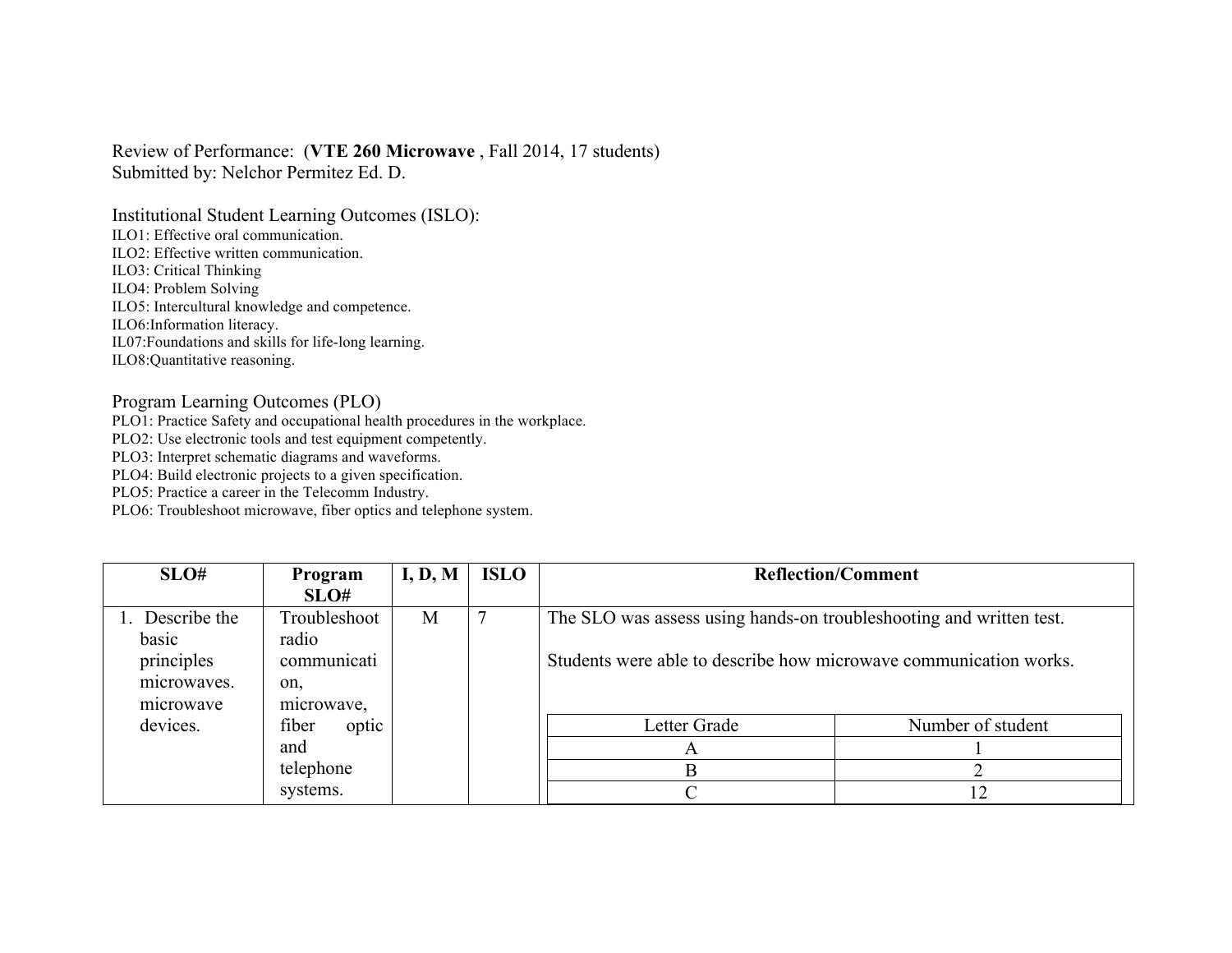|                                                                             |                                                                                                             |              |                | D                                                                                                                                                                                                                                                                 | $\mathcal{D}$                                                                                                                               |
|-----------------------------------------------------------------------------|-------------------------------------------------------------------------------------------------------------|--------------|----------------|-------------------------------------------------------------------------------------------------------------------------------------------------------------------------------------------------------------------------------------------------------------------|---------------------------------------------------------------------------------------------------------------------------------------------|
| 2.<br>Describe<br>operation<br>microwave<br>transmitters.                   | Troubleshoot<br>radio<br>communicati<br>on,<br>microwave,<br>fiber<br>optic<br>and<br>telephone<br>systems. | $\mathbf{M}$ | $\overline{7}$ | The SLO was assess using hands-on troubleshooting and written test.<br>NIDA trainers.<br>Letter Grade<br>$\mathbf{A}$<br>$\, {\bf B}$<br>$\overline{C}$<br>D                                                                                                      | Students were able to describe the operation of microwave transmitters using<br>Number of student<br>$\overline{2}$<br>12<br>$\overline{2}$ |
| Describe<br>3 <sub>1</sub><br>operation<br>microwave<br>receivers.          | Troubleshoot<br>radio<br>communicati<br>on,<br>microwave,<br>fiber<br>optic<br>and<br>telephone<br>systems. | M            | $\overline{7}$ | The SLO was assess using hands-on troubleshooting and written test.<br>Students were able to describe the microwave receiver circuits using NID<br>trainers.<br>Letter Grade<br>$\mathbf{A}$<br>$\overline{B}$<br>$\mathcal{C}$<br>D                              | Number of student<br>$\overline{2}$<br>13                                                                                                   |
| 4.<br>Compare<br>waveguides<br>with other<br>methods of<br>energy transfer. | Troubleshoot<br>radio<br>communicati<br>on,<br>microwave,<br>fiber<br>optic<br>and<br>telephone             | M            | $\overline{7}$ | The SLO was assess using hands-on troubleshooting and written test.<br>Students were able to compare different types of waveguides and its<br>advantages and disadvantages<br>Number of student<br>Letter Grade<br>A<br>$\, {\bf B}$<br>3<br>$\overline{C}$<br>12 |                                                                                                                                             |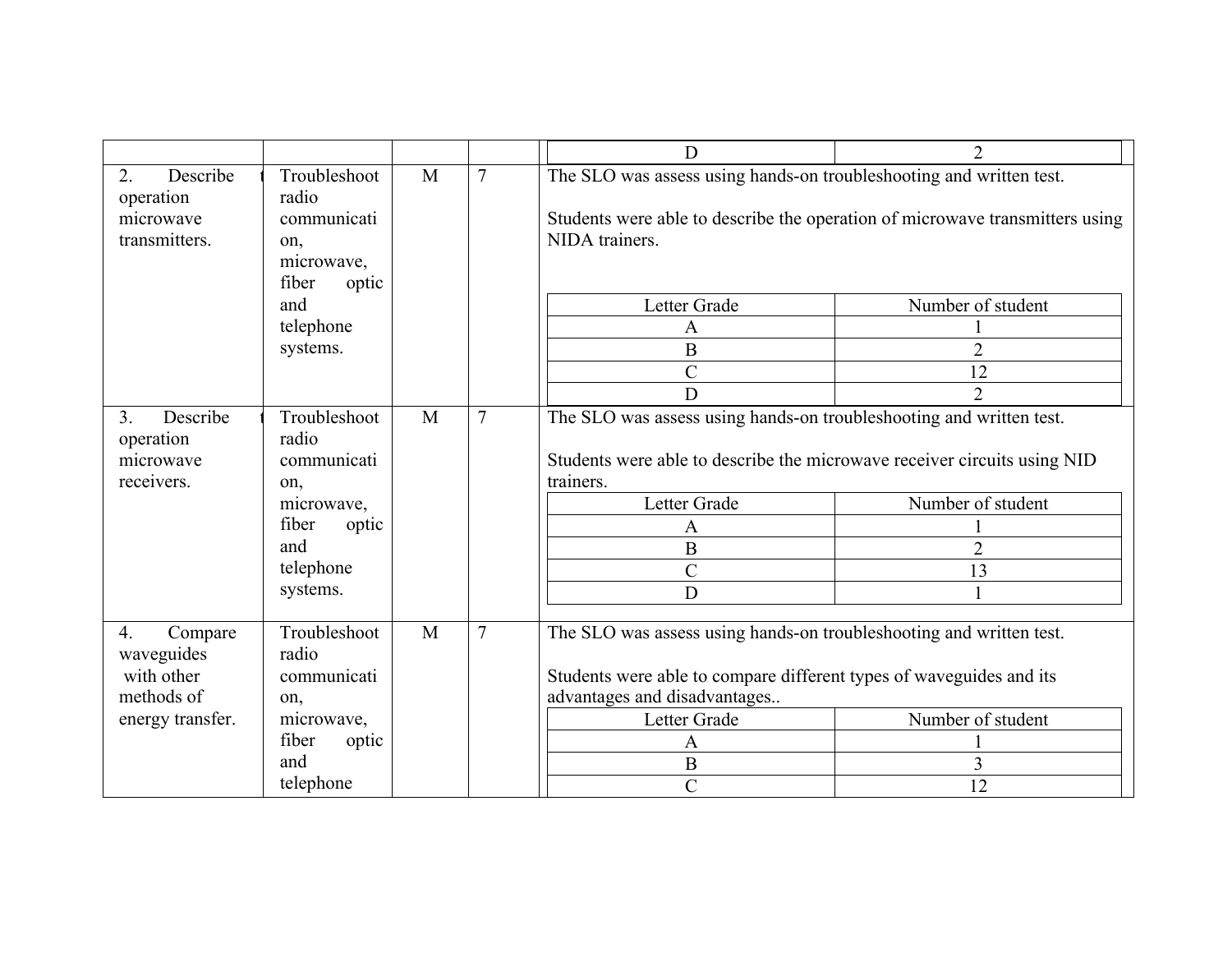|                                                  | systems.                                    |   |                | Ð                                                                                                                                                                                                          | $\mathbf{0}$      |
|--------------------------------------------------|---------------------------------------------|---|----------------|------------------------------------------------------------------------------------------------------------------------------------------------------------------------------------------------------------|-------------------|
|                                                  |                                             |   |                |                                                                                                                                                                                                            |                   |
| Describe<br>5<br>theory<br>and operation<br>horn | Troubleshoot<br>radio<br>communicati<br>on, | M | $\overline{7}$ | The SLO was assess using hands-on troubleshooting and written test.<br>Students were able to describe the different parts of antenna system of a<br>microwave system.<br>Number of student<br>Letter Grade |                   |
| antennas,                                        | microwave,<br>fiber                         |   |                |                                                                                                                                                                                                            |                   |
| microwave                                        | optic<br>and                                |   |                | A<br>B                                                                                                                                                                                                     |                   |
| reflectors                                       | telephone                                   |   |                | C                                                                                                                                                                                                          |                   |
| and lenses.                                      | systems.                                    |   |                | D                                                                                                                                                                                                          |                   |
|                                                  |                                             |   |                |                                                                                                                                                                                                            |                   |
| 6. Describe<br>cavity<br>Resonators<br>and tube  | Troubleshoot<br>radio<br>communicati<br>on, | M | $\overline{7}$ | The SLO was assess using hands-on troubleshooting and written test.<br>Students were able to differentiate the microwave circuits were vacuum tube<br>and semiconductor were use.                          |                   |
| microwave                                        | microwave,                                  |   |                | Letter Grade                                                                                                                                                                                               | Number of student |
| devices.                                         | fiber<br>optic                              |   |                | A                                                                                                                                                                                                          |                   |
|                                                  | and                                         |   |                | B                                                                                                                                                                                                          |                   |
|                                                  | telephone                                   |   |                | C                                                                                                                                                                                                          | 11                |
|                                                  | systems.                                    |   |                | D                                                                                                                                                                                                          |                   |
|                                                  |                                             |   |                |                                                                                                                                                                                                            |                   |

**Additional observations:** Students are more interested when taught with actual device shown to them instead of plane picture presentation.

**Special comments:** 15 out of 17 or 88% students got a grade of "C" or higher. 1 student got A, 3 students got B and 11 students got C. There is 1 student get D and 1 student got F due to absenteeism.